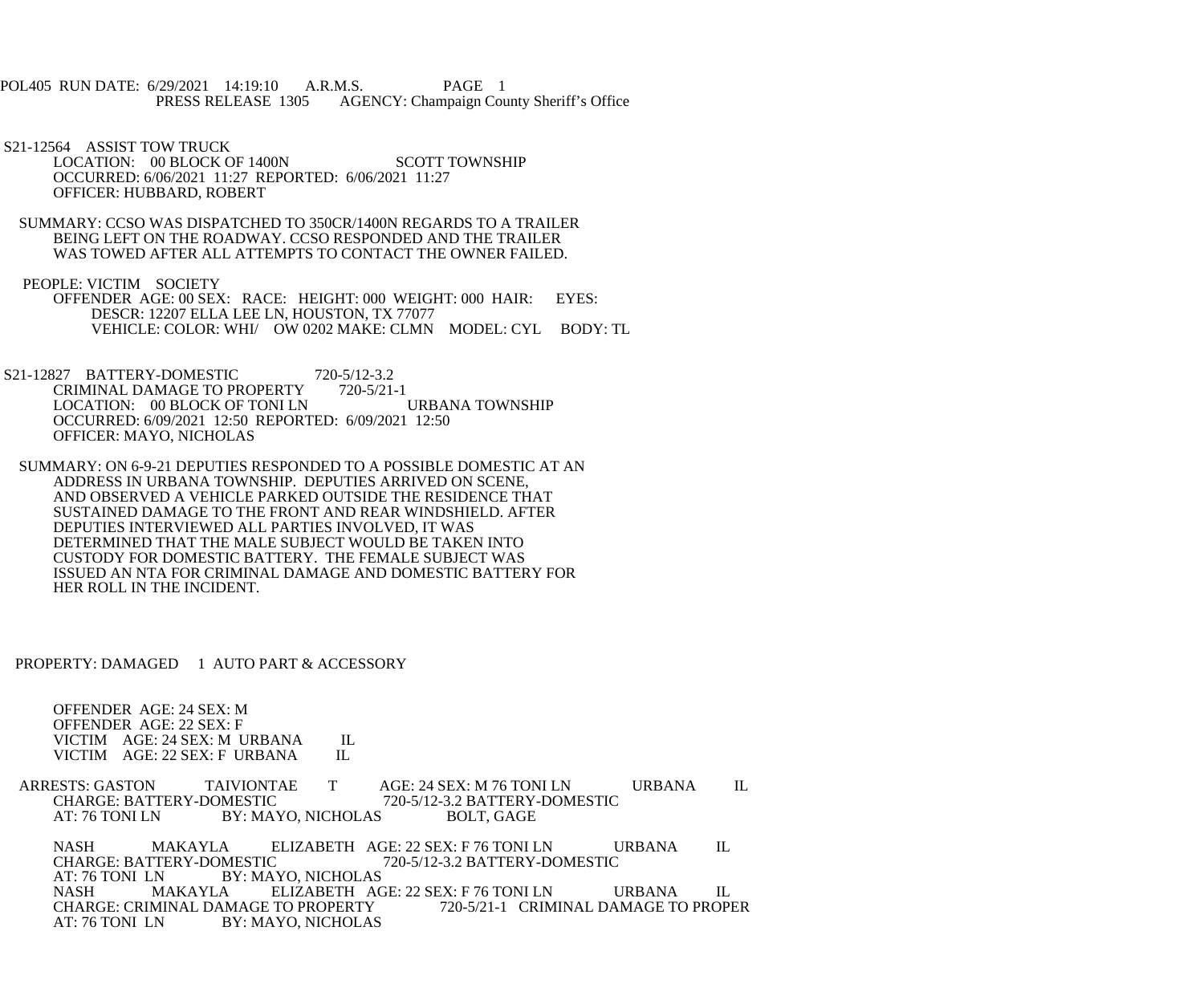POL405 RUN DATE: 6/29/2021 14:19:10 A.R.M.S. PAGE 2<br>PRESS RELEASE 1305 AGENCY: Champaign Cou AGENCY: Champaign County Sheriff's Office

S21-12976 BATTERY-DOMESTIC 720-5/12-3.2<br>LOCATION: LAUREL DR / E G / E GRAND AV/PARK AV OCCURRED: 6/10/2021 18:50 REPORTED: 6/10/2021 19:00 OFFICER: REIFSTECK, CHASE

 SUMMARY: ON THURSDAY (06/10/21) AT APPROXIMATELY 1906 HRS, CHAMPAIGN COUNTY DEPUTY SHERIFFS WERE DISPATCHED TO A RESIDENCE IN SAINT JOSEPH, FOR A DOMESTIC BATTERY THAT HAD JUST OCCURRED. UPON ARRIVAL, A NARRATIVE WAS OBTAINED FROM THE MALE HALF AND LIVE-IN BOYFRIEND INVOLVED. DURING THE INCIDENT, THE MALE HALF INVOLVED WAS SLAPPED NUMEROUS TIMES ON HIS BACK AND STOMACH AREA, AS WELL AS SHOVED OUT OF THE FRONT DOOR OF THE RESIDENCE. THE FEMALE HALF INVOLVED, LEFT THE RESIDENCE PRIOR TO DEPUTIES' ARRIVAL. SHE WAS LATER LOCATED AND ADMITTED TO COMMITTING THE BATTERY. SHE WAS PLACED UNDER ARREST SOON AFTER AND TRANSPORTED TO THE CHAMPAIGN COUNTY SATELLITE JAIL, FOR HER OFFENSE.

PEOPLE: VICTIM AGE: 32 SEX: M ST JOSEPH IL

ARRESTS: DAMARLA JANSI AGE: 30 SEX: F 606 LAUREL DR ST JOSEPH IL<br>CHARGE: BATTERY-DOMESTIC 720-5/12-3.2 BATTERY-DOMESTIC CHARGE: BATTERY-DOMESTIC 720-5/12-3.2 BATTERY-DOMESTIC<br>AT: 606 LAUREN DR BY: REIFSTECK. CHASE BY: REIFSTECK, CHASE

S21-13015 BATTERY-DOMESTIC 720-5/12-3.2<br>LOCATION: IVANHOE DR LOCATION: IVANHOE DR / GURTH DR/PERKINS RD OCCURRED: 6/11/2021 9:34 REPORTED: 6/11/2021 9:34 OFFICER: REIFSTECK, JONATHAN

 SUMMARY: THE SUSPECT REPORTEDLY STRUCK THE VICTIM IN THE LEG AND IN THE FACE.

PEOPLE: VICTIM AGE: 75 SEX: F URBANA IL

ARRESTS: SMITH MICHAEL WAYNE AGE: 71 SEX: M 25 IVANHOE DRIVE URBANA IL<br>CHARGE: BATTERY-DOMESTIC 720-5/12-3.2 BATTERY-DOMESTIC CHARGE: BATTERY-DOMESTIC 720-5/12-3.2 BATTERY-DOMESTIC<br>AT: 25 IVANHOE DR BY: JAMES, ALEXANDER **BY: JAMES, ALEXANDER** 

 S21-13126 SPEEDING (RADAR) 625-5/11-601B WARRANT-IN STATE LOCATION: 00 BLOCK OF ROUTE 45 N THOMASBORO OCCURRED: 6/12/2021 13:22 REPORTED: 6/12/2021 13:22 OFFICER: SELLEK, KYLE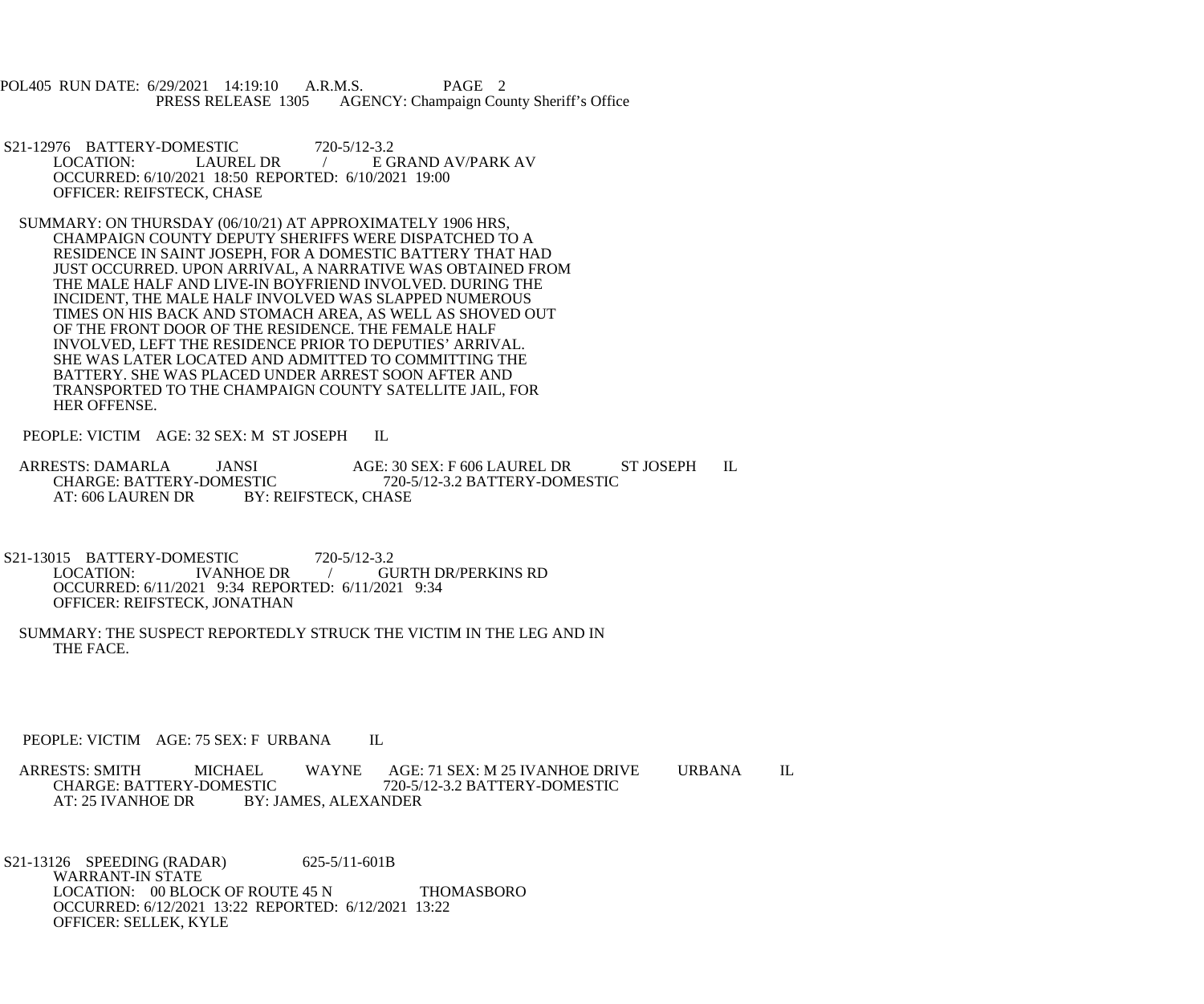POL405 RUN DATE: 6/29/2021 14:19:10 A.R.M.S. PAGE 3<br>PRESS RELEASE 1305 AGENCY: Champaign Cou AGENCY: Champaign County Sheriff's Office

- SUMMARY: TRAFFIC STOP CONDUCTED FOR IVC VIOLATION ON US RT. 45 AT 2600 N. DURING THE COURSE OF THE TRAFFIC STOP, A PASSENGER WAS FOUND TO HAVE TWO ACTIVE CHAMPAIGN COUNTY WARRANTS. NOTICES TO APPEAR WERE ISSUED FOR BOTH WARRANTS AND ALL PARTIES WERE RELEASED FROM THE SCENE WITHOUT INCIDENT.
- PEOPLE: VICTIM SOCIETY OFFENDER AGE: 49 SEX: M

 ARRESTS: HARRELL DA'MARCO B AGE: 19 SEX: M 2904 W WILLIAM ST CHAMPAIGN IL TATE WARRANT WARRANT-IN STATE BY: SELLEK, KYLE AT: 2600 N US RT 45 BY: SELLE<br>HARRELL DA'MARCO B HARRELL DA'MARCO B AGE: 19 SEX: M 2904 W WILLIAM ST CHAMPAIGN IL WARRANT WARRANT-IN STATE AT: 2600 N US RT 45 BY: SELLEK, KYLE

S21-13173 BATTERY-DOMESTIC 720-5/12-3.2<br>LOCATION: STERLING CT / DE *L* DEAD END/S FIRST ST OCCURRED: 6/13/2021 4:00 REPORTED: 6/13/2021 4:15 OFFICER: METZLER, JEFFREY

 SUMMARY: DEPUTIES WERE DISPATCHED TO THE 100 BLOCK OF STERLING CT. IN THE VILLAGE OF SAVOY FOR A REPORT OF A DOMESTIC BATTERY. THE VICTIM DID NOT WANT THE AGGRESSOR ARRESTED AND PARTIES WERE SEPARATED FOR THE NIGHT.

 OFFENDER AGE: 21 SEX: F VICTIM AGE: 23 SEX: M SAVOY IL

- S21-13390 BATTERY-DOMESTIC 720-5/12-3.2 LOCATION: 00 BLOCK OF SCHUMAUGER URBANA OCCURRED: 6/14/2021 12:00 REPORTED: 6/15/2021 17:42 OFFICER: FOSTER, SUSAN
	- SUMMARY: RP STATED THAT HER DAUGHTER'S BOYFRIEND WAS HITTING HER. UPON ARRIVAL CCSO LEARNED THAT THIS INCIDENT OCCURRED ON THE PRIOR DAY. BOTH PARTIES INVOLVED WERE INTERVIEWED. THE MALE HALF LEFT THE RESIDENCE.

 OFFENDER AGE: 19 SEX: M VICTIM AGE: 18 SEX: F URBANA IL

 S21-13424 BATTERY-DOMESTIC 720-5/12-3.2 LOCATION: 00 BLOCK OF STERLING CT SAVOY OCCURRED: 6/16/2021 0:34 REPORTED: 6/16/2021 0:34 OFFICER: CHRISTENSEN, CORY

SUMMARY: RESPONDED TO A REPORTED DOMESTIC BATTERY AT AN APARTMENT